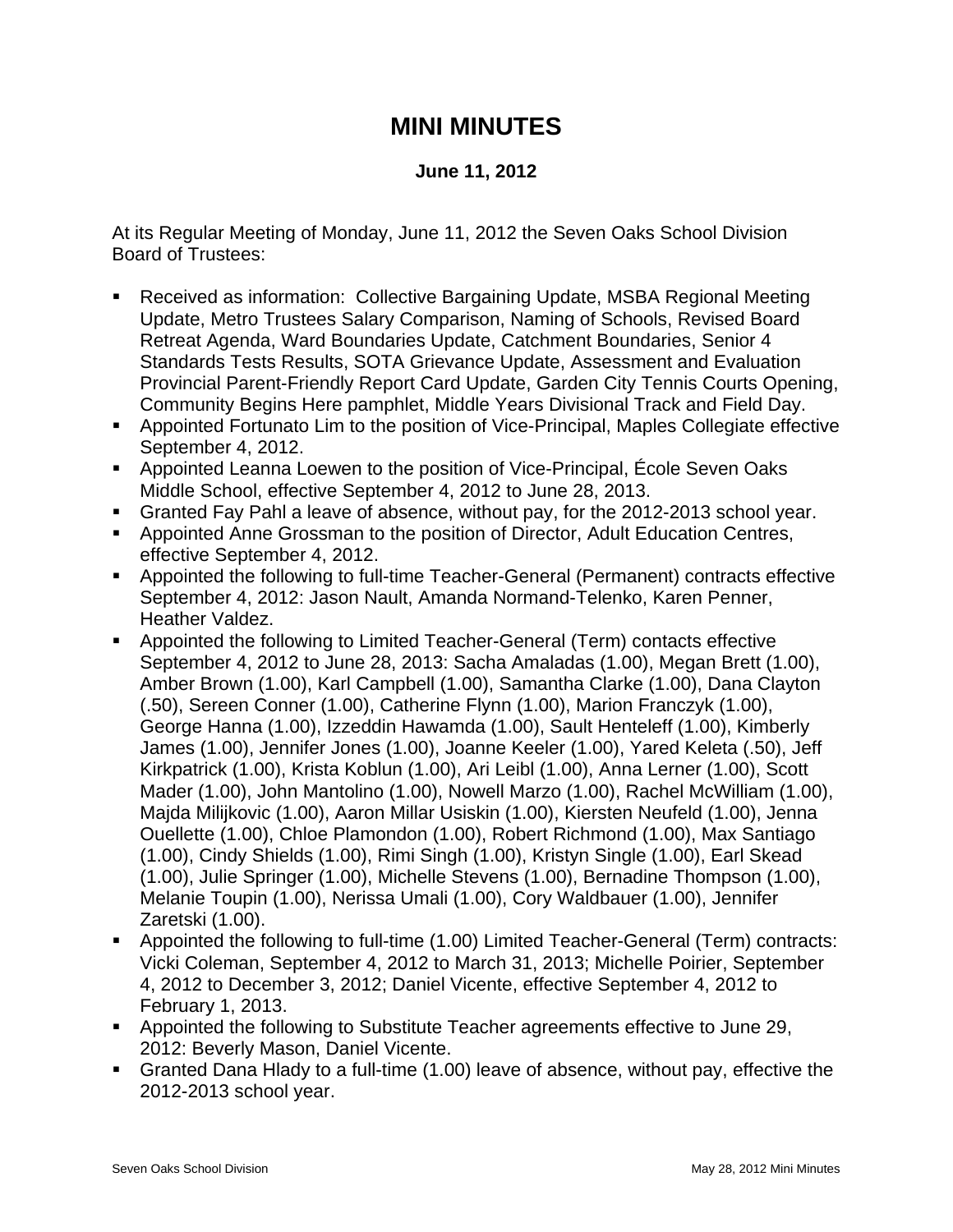- Appointed the following to full-time (1.00) Educational Assistant positions effective September 4, 2012: David Landa, Janet MacDonald, Balwinder Sidhu, Federico Vidad, Randy Villaverde and Nigel Van Aert Pattrosson to a part-time (.50) Educational Assistant position effective September 4, 2012.
- Received notice of intent to retire from Kathleen Collins, Library Technician, effective August 17, 2012 and Connie Phinney, Secretarial position, effective June 28, 2012.
- Received notice of intent to resign from Corey Coker, Student Parent Support Worker, effective June 27, 2012.
- Approved that the Board maintain the Extended Health Benefit Plan premium at the current level, and increase the lifetime orthodontic maximum from \$1,500 to \$2,500.
- The Board approved a Request for Proposal for the lease build of a facility for the Adult Learning Centre, Adult EAL and Wayfinders programs.
- Approved that the 2012-13 Music Instrument Tender be awarded to St. John's Music on the basis of lowest acceptable bid for Yamaha instruments.
- Approved that the Board endorse the Manitoba School Boards Association Reliable Life Student Accident Insurance Program for the 2012-2013 school year and that we continue to update the link on the Division's webpage.
- **Approved that By-Law No. 2-2012 for the purpose of borrowing the sum of** \$592,600.00 dollars for the purpose of the École Constable Edward Finney Roof Replacement (\$3,800.00), Maples Collegiate Roof Replacement (\$565,800.00) and École Leila North Community School Renovations to Develop Washroom Facilities (\$23,000.00), be given second reading.
- Approved that By-Law No. 2-2012 for the purpose of borrowing the sum of \$592,600.00 dollars for the purpose of the École Constable Edward Finney Roof Replacement (\$3,800.00), Maples Collegiate Roof Replacement (\$565,800.00) and École Leila North Community School Renovations to Develop Washroom Facilities (\$23,000.00), be given third and final reading, be signed and sealed.
- **Approved that By-Law No. 3-2012 for the borrowing of monies for current operating** purposes be given first reading.
- Approved that the Board suspend its regular order of business in order to give second and third reading to By-Law No. 3-2012 for the borrowing of monies for current operating purposes.
- **Approved that By-Law No. 3-2012 for the borrowing of monies for current operating** purposes be given second reading.
- Approved that By-Law No. 3-2012 for the borrowing of monies for current operating purposes be given third and final reading, be signed and sealed.
- Approved that the 2012-2013 Board Calendar be approved as listed.
	- o Inaugural Board Meeting: September 10, 2012.
	- o Regular Board Meetings: September 10, 2012; October 1, 2012; October 29, 2012; November 5, 2012; November 19, 2012; December 10, 2012; January 14, 2013; January 28, 2013; February 4, 2013; March 4, 2013; March 11, 2013; April 8, 2013; April 22, 2013; May 6, 2013; June 3, 2013; June 17, 2013; August 26, 2013.
	- o Informal Board Meetings: September 24, 2012; October 22, 2012; November 12, 2012; December 3, 2012; January 21, 2013; February 11, 2013; April 15, 2013; May 13, 2013.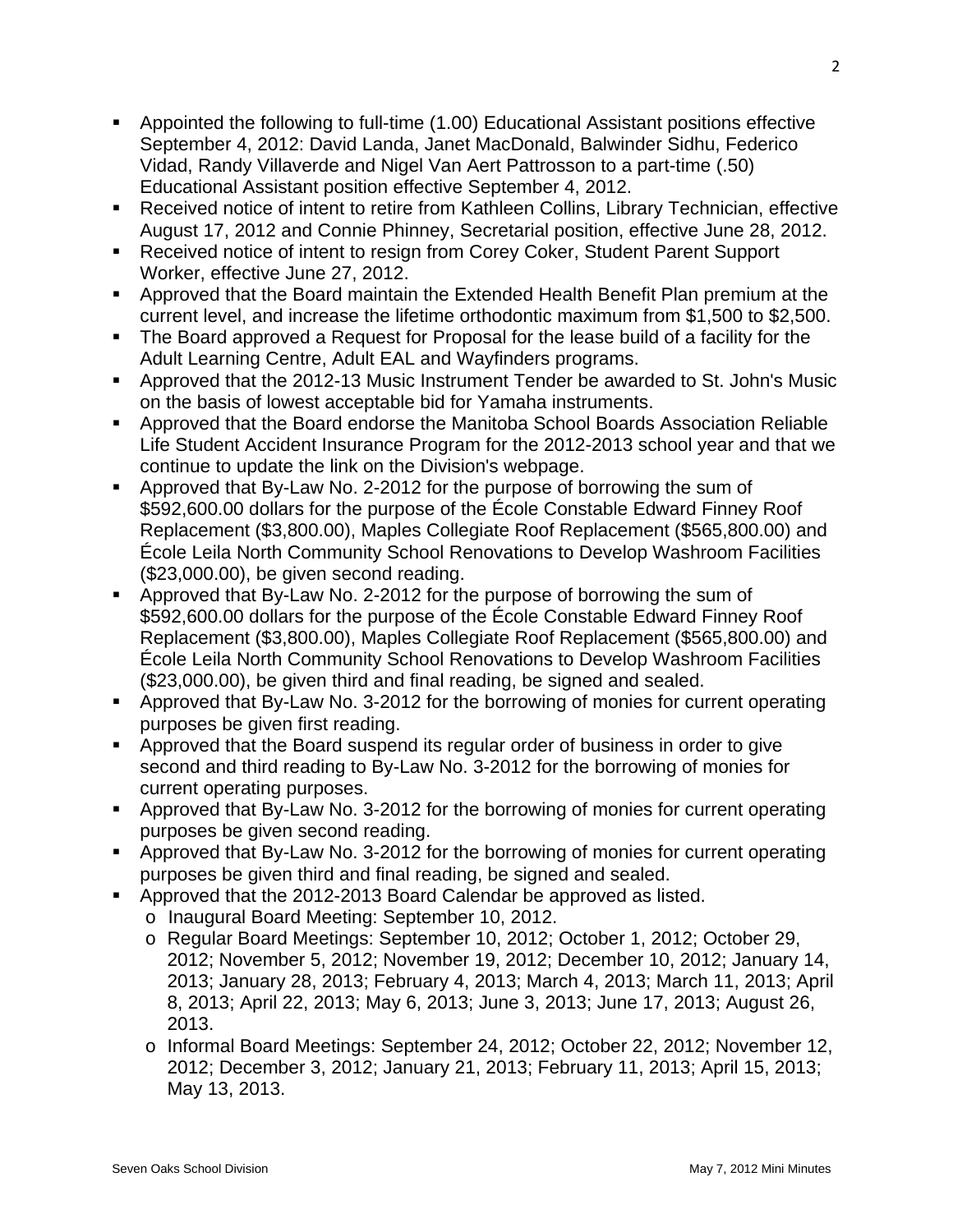- o Public Budget Meeting: February 25, 2013.
- o Board Retreat: August 23 & 24, 2013.
- Approved that the Superintendent or his designate approve the awarding of all tenders and capital payments on a regular basis during the months of July and August, and report the approvals at the Regular Board Meeting on Monday, August 27, 2012.
- Approved that the Board rescind the May 28, 2012 Motion No. 11-145 that the Board sign a lease renewal for the September 1, 2012 to June 30, 2013 term with Aleph Bet Child Life Enrichment Program - Margaret Park Satellite Site for the rental of day care space at Margaret Park School at a rental fee of \$745.20 per month.
- Approved that the Board sign a lease renewal for the September 1, 2012 to June 30, 2013 term with Aleph Bet Child Life Enrichment Program - Margaret Park Satellite Site for the rental of day care space for their before and after school and half-day kindergarten programs at Margaret Park School at a rental fee of \$534.20 per month.
- Approved for payment:
	- o Cheques #2123016-#2123326 and #427-#445, US\$ cheques #212126-#212136, direct deposits #20125517-#20126167 and pre-authorized debits #201108- #201111 in the amount of \$2,252,573.93 be approved.
	- o Certificate of Payment No. 8 for the École Seven Oaks Middle School Ventilation Upgrade Phase 2 in the amount of \$25,110.59 be paid to East Side Ventilation.
	- o Statutory Holdback on Certificate of Payment No. 8 for the École Seven Oaks Middle School Ventilation Upgrade Phase 2 in the amount of \$1,831.24 be paid to the SOSD/East Side Ventilation-ÉSOMS Ventilation II account.
	- o Certificate of Payment No. 9 for the École Seven Oaks Middle School Ventilation Upgrade Phase 2 in the amount of \$524.75 be paid to East Side Ventilation.
	- o Statutory Holdback on Certificate of Payment No. 9 for the École Seven Oaks Middle School Ventilation Upgrade Phase 2 in the amount of \$54.89 be paid to the SOSD/East Side Ventilation-ÉSOMS Ventilation II account.
	- o Certificate of Payment No. 10 for the École Seven Oaks Middle School Ventilation Upgrade Phase 2 in the amount of \$34,570.02 be paid to East Side Ventilation.
	- o Statutory Holdback on Certificate of Payment No. 10 for the École Seven Oaks Middle School Ventilation Upgrade Phase 2 in the amount of \$2,566.25 be paid to the SOSD/East Side Ventilation-ÉSOMS Ventilation II account.
	- o Invoice No. 10814 for the Garden City Science Lab Upgrade in the amount of \$8,618.55 be paid to Number Ten Architectural Group.
	- o Certificate of Payment No. 10 for the Maples Roof Phase 1 project in the amount of \$106,646.04 be paid to Oakwood Roofing & Sheet Metal Co. Ltd.
	- o Statutory Holdback on Certificate of Payment No. 10 for the Maples Roof Phase 1 project in the amount of \$8,021.80 be paid to the SOSD/Oakwood Roof-442 Maples Roof Phase 1 account.
	- o That the balance of the Statutory Holdback in the amount of \$56,455.77 plus GST and interest earned in relation to the Maples Collegiate Track and Field Redevelopment project be paid to Shelmerdine Ltd., subject to the approval of the Board's solicitor.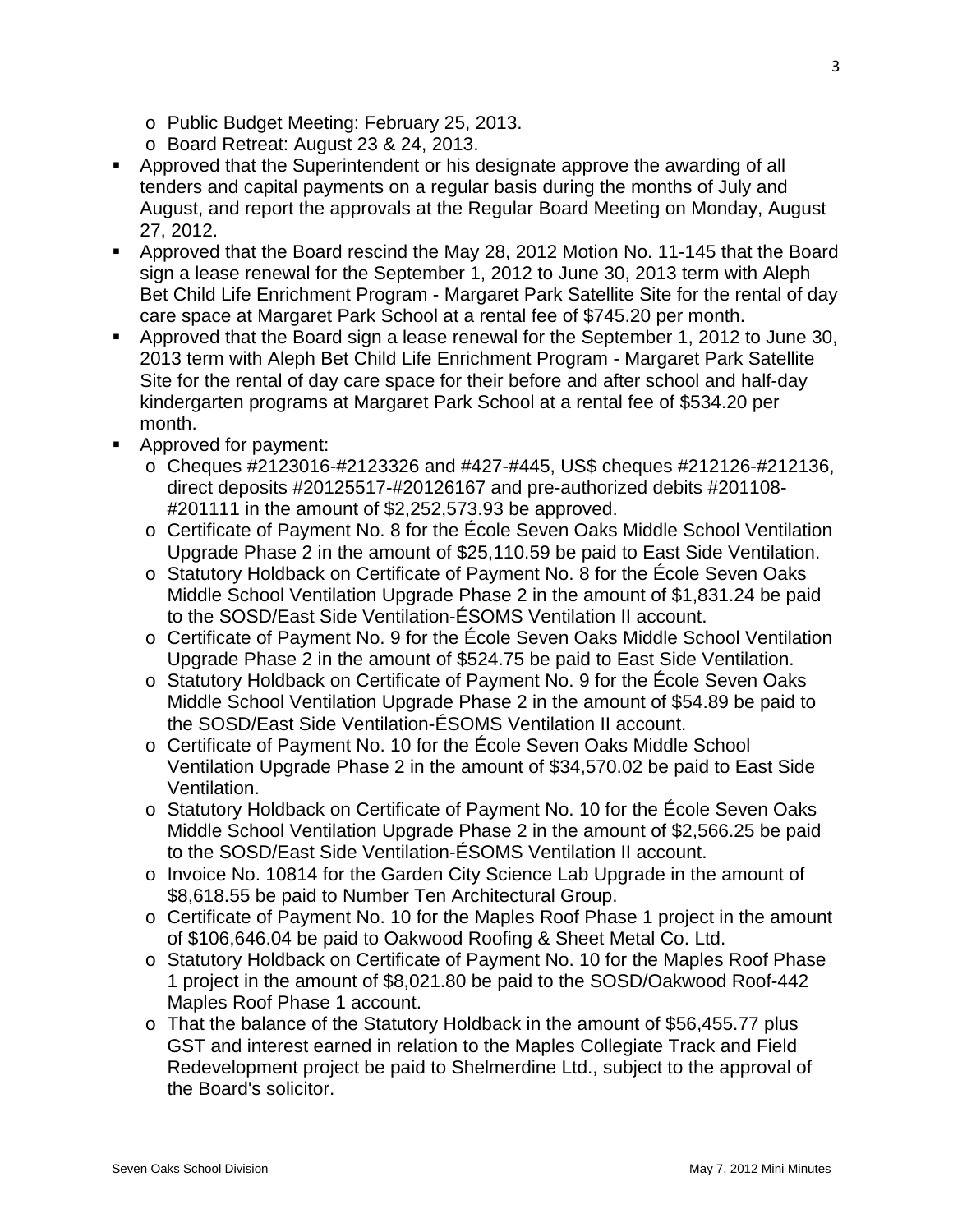- Conference Reports received from:
	- o Arden Hill, Teacher, Maples Collegiate: NAEA 2012: Emerging Perspectives / Connecting Teaching, Learning and Research, March 1 to 4, 2012 - New York, New York.
	- o Corrie Krahn, Teacher, Maples Collegiate: USA Volleyball Conference: Gold Medal Square, May 11 to 13, 2012 - Malibu, California.
- **Cther Reports:** 
	- o Workplace Safety and Health Steering Committee: 2011-2012 Annual Report.
	- o Workplace Safety and Health Steering Committee: Violent Incident Report 2011-2012.
	- o Workplace Safety and Health Steering Committee: Serious Accident Report 2011- 2012.
- Correspondence received:
	- o Ms Montanaro's Grade 5 Class, Victory School: Cystic Fibrosis Fundraiser, June 8, 2012, Victory School.
	- o Alberta School Boards Association: Conference: It's time for a Student Heal Revolution, Banff Springs Hotel, September 30 to October 2, 2012.
	- o National Child Day Forum 2012: November 6 to 8, 2012, Victoria Inn, Winnipeg, Manitoba.
	- o Nancy Allan, Minister of Education: Sanction of the Balanced Day Pilot Project at Margaret Park School and West St. Paul School for the 2012-2013 school year.
	- o Ken Lamoureux, Education Coordinator, Manitoba Children and Youth Opportunities: Recipients of the 2012 Manitoba Youth Leadership Scholarships: Satveer Chahal, Maples Collegiate; Christian Gravoso, Maples Collegiate; Jeremy Ryant, West Kildonan Collegiate.
	- o Manitoba School Boards Association, Labour Relations: CPI, Unemployment Rate and Regional Trends Update - May 2012.
	- o Carolyn Duhamel, Executive Director, Manitoba School Boards Association: MSBA Staff Changes.
	- o Gary Freeman, PWI Insurance: Employee Life Insurance, Extended Health Care, and Dental - September 1, 2012 Renewal Report.
	- o Alvin Catamisan, Manager, KPMG LLP Chartered Accountants: Report on the results of March 31, 2012 audit.
	- o Alvin Catamisan, Manager, KPMG LLP Chartered Accountants: Auditor's Report on the Seven Oaks School Divisions' Schedule of Compensation for the year ended December 31, 2011.
	- o MSBA e-bulletin June 6, 2012.
	- o Education for Sustainable Development Newsletter: May 2012 Volume 3, Number 2.
	- o MSBA Executive Highlights June 4, 2012.
	- o Met School: Encounters with Canada tour, Ottawa, Ontario Spring 2013.
	- o Rick Dedi, Executive Director, Public Schools Finance Board: 2013-14 to 2017-18 Five-Year Capital Plan Update (to be submitted to PSFB on or before August 29, 2012).
	- o Rick Dedi, Executive Director, Public Schools Finance Board: 2012-13 Public Schools Capital Support Program.